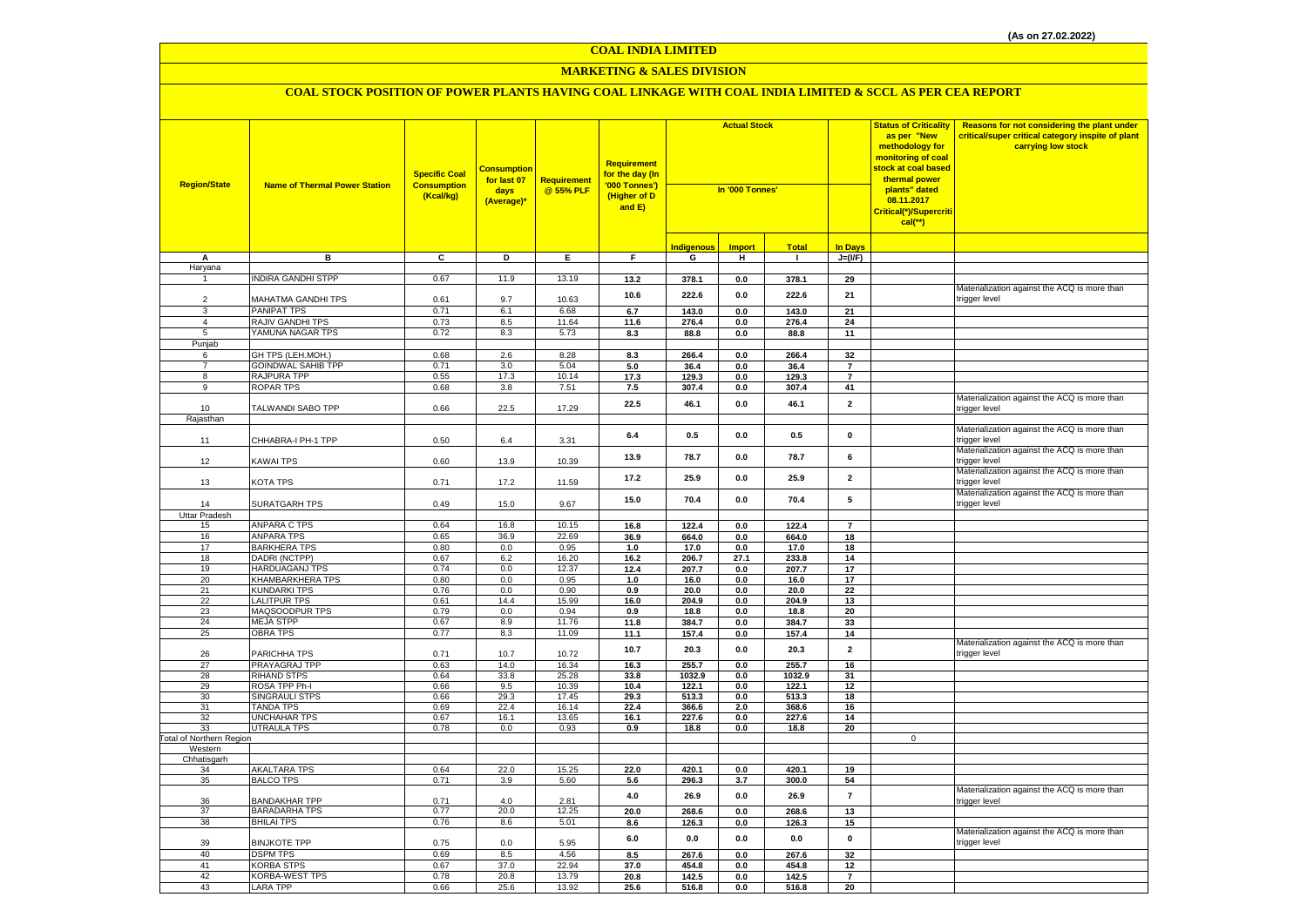#### **MARKETING & SALES DIVISION**

| <b>Region/State</b>            | <b>Name of Thermal Power Station</b>        | <b>Specific Coal</b><br><b>Consumption</b><br>(Kcal/kg) | <b>Consumption</b><br>for last 07<br>days<br>(Average)* | <b>Requirement</b><br>@ 55% PLF | Requirement<br>for the day (In<br>'000 Tonnes')<br>(Higher of D<br>and E) | <b>Actual Stock</b><br>In '000 Tonnes' |                |               |                         | <b>Status of Criticality</b><br>as per "New<br>methodology for<br>monitoring of coal<br><mark>stock at coal based</mark><br>thermal power<br>plants" dated<br>08.11.2017<br><mark>Critical(*)/Supercriti</mark><br>$cal$ (**) | Reasons for not considering the plant under<br>critical/super critical category inspite of plant<br>carrying low stock |
|--------------------------------|---------------------------------------------|---------------------------------------------------------|---------------------------------------------------------|---------------------------------|---------------------------------------------------------------------------|----------------------------------------|----------------|---------------|-------------------------|-------------------------------------------------------------------------------------------------------------------------------------------------------------------------------------------------------------------------------|------------------------------------------------------------------------------------------------------------------------|
|                                |                                             |                                                         |                                                         |                                 |                                                                           | <b>Indigenous</b>                      | <b>Import</b>  | <b>Total</b>  | <b>In Davs</b>          |                                                                                                                                                                                                                               |                                                                                                                        |
| А                              | в                                           | c                                                       | Þ                                                       | E                               | F                                                                         | G                                      | н              | $\mathbf{I}$  | $J=(VF)$                |                                                                                                                                                                                                                               |                                                                                                                        |
| 44                             | NAWAPARA TPP                                | 0.79                                                    | 0.0                                                     | 6.28                            | 6.3                                                                       | 49.2                                   | $\mathbf{0.0}$ | 49.2          | 8                       |                                                                                                                                                                                                                               | Materialization against the ACQ is more than<br>trigger level                                                          |
| 45                             | PATHADI TPP                                 | 0.65                                                    | 9.4                                                     | 5.18                            | 9.4                                                                       | 211.8                                  | 0.0            | 211.8         | 22                      |                                                                                                                                                                                                                               |                                                                                                                        |
| 46                             | <b>SIPAT STPS</b>                           | 0.68                                                    | 37.8                                                    | 26.62                           | 37.8                                                                      | 734.2                                  | 0.0            | 734.2         | 19                      |                                                                                                                                                                                                                               |                                                                                                                        |
| 47                             | <b>TAMNAR TPP</b>                           | 0.84                                                    | 32.3                                                    | 26.52                           | 32.3                                                                      | 110.8                                  | $\mathbf{0.0}$ | 110.8         | $\mathbf{3}$            |                                                                                                                                                                                                                               | Materialization against the ACQ is more than<br>trigger level<br>Materialization against the ACQ is more than          |
| 48<br>Gujarat                  | UCHPINDA TPP                                | 0.75                                                    | 17.6                                                    | 14.22                           | 17.6                                                                      | 123.6                                  | 0.0            | 123.6         | $\overline{7}$          |                                                                                                                                                                                                                               | trigger level                                                                                                          |
|                                |                                             |                                                         |                                                         |                                 |                                                                           |                                        |                |               |                         |                                                                                                                                                                                                                               | Materialization against the ACQ is more than                                                                           |
| 49                             | GANDHI NAGAR TPS                            | 0.69                                                    | 9.3                                                     | 5.71                            | 9.3                                                                       | 27.8                                   | $\mathbf{0.0}$ | 27.8          | $\mathbf{3}$            |                                                                                                                                                                                                                               | trigger level<br>Materialization against the ACQ is more than                                                          |
| 50                             | SABARMATI (D-F STATIONS)                    | 0.57                                                    | 3.4                                                     | 2.74                            | 3.4                                                                       | 22.6                                   | 86.9           | 109.5         | 12                      |                                                                                                                                                                                                                               | trigger level                                                                                                          |
| 51                             | UKAI TPS                                    | 0.67                                                    | 15.1                                                    | 9.85                            | 15.1                                                                      | 46.1                                   | 0.0            | 46.1          | 3                       |                                                                                                                                                                                                                               | Materialization against the ACQ is more than<br>trigger level                                                          |
| 52                             | <b>WANAKBORI TPS</b>                        | 0.67                                                    | 18.0                                                    | 20.22                           | 20.2                                                                      | 93.9                                   | 0.0            | 93.9          | 5                       |                                                                                                                                                                                                                               | Materialization against the ACQ is more than<br>trigger level                                                          |
| Madhya Pradesh                 |                                             |                                                         |                                                         |                                 |                                                                           |                                        |                |               |                         |                                                                                                                                                                                                                               |                                                                                                                        |
| 53                             | <b>AMARKANTAK EXT TPS</b>                   | 0.65                                                    | 2.9                                                     | 1.80                            | 2.9                                                                       | 31.3                                   | 0.0            | 31.3          | 11                      |                                                                                                                                                                                                                               |                                                                                                                        |
| 54<br>55                       | ANUPPUR TPP<br><b>BINA TPS</b>              | 0.65<br>0.74                                            | 18.3                                                    | 10.31                           | 18.3                                                                      | 232.0                                  | 0.0            | 232.0         | 13                      |                                                                                                                                                                                                                               |                                                                                                                        |
| 56                             | <b>GADARWARA TPP</b>                        | 0.66                                                    | 7.3<br>19.7                                             | 4.88<br>13.93                   | 7.3<br>19.7                                                               | 81.6<br>136.7                          | 0.0<br>0.0     | 81.6<br>136.7 | 11<br>$\overline{7}$    |                                                                                                                                                                                                                               |                                                                                                                        |
| 57                             | <b>KHARGONE STPP</b>                        | 0.60                                                    | 17.2                                                    | 10.45                           | 17.2                                                                      | 145.6                                  | 0.0            | 145.6         | 8                       |                                                                                                                                                                                                                               |                                                                                                                        |
| 58                             | <b>SANJAY GANDHI TPS</b>                    | 0.82                                                    | 13.7                                                    | 14.57                           | 14.6                                                                      | 143.0                                  | 0.0            | 143.0         | $10\,$                  |                                                                                                                                                                                                                               | Non payment of dues                                                                                                    |
| 59                             | <b>SATPURA TPS</b>                          | 0.67                                                    | 7.2                                                     | 11.79                           | 11.8                                                                      | 34.9                                   | 0.0            | 34.9          | $\mathbf{3}$            |                                                                                                                                                                                                                               | Non Payment of Dues                                                                                                    |
| 60                             | <b>SEIONI TPP</b>                           | 0.64                                                    | 7.5                                                     | 5.06                            | 7.5                                                                       | 172.6                                  | 0.0            | 172.6         | 23                      |                                                                                                                                                                                                                               |                                                                                                                        |
| 61                             | SHREE SINGAJI TPP                           | 0.71                                                    | 27.8                                                    | 23.50                           | 27.8                                                                      | 77.6                                   | 0.0            | 77.6          | 3                       |                                                                                                                                                                                                                               | Non Payment of Dues                                                                                                    |
| 62                             | <b>VINDHYACHAL STPS</b>                     | 0.69                                                    | 63.0                                                    | 43.60                           | 63.0                                                                      | 1410.3                                 | 0.0            | 1410.3        | 22                      |                                                                                                                                                                                                                               |                                                                                                                        |
| Maharashtra                    |                                             |                                                         |                                                         |                                 |                                                                           |                                        |                |               |                         |                                                                                                                                                                                                                               |                                                                                                                        |
| 63                             | <b>AMRAVATI TPS</b>                         | 0.62                                                    | 15.8                                                    | 11.07                           | 15.8                                                                      | 32.3                                   | $\mathbf{0.0}$ | 32.3          | $\overline{\mathbf{2}}$ |                                                                                                                                                                                                                               | Materialization against the ACQ is more than<br>trigger level                                                          |
| 64                             | <b>BHUSAWAL TPS</b>                         | 0.72                                                    | 15.0                                                    | 11.44                           | 15.0                                                                      | 15.2                                   | 0.0            | 15.2          | $\mathbf{1}$            |                                                                                                                                                                                                                               | Non payment of dues                                                                                                    |
| 65                             | <b>BUTIBORI TPP</b>                         | 0.67                                                    | 0.0                                                     | 5.31                            | 5.3                                                                       | 59.7                                   | 0.0            | 59.7          | 11                      |                                                                                                                                                                                                                               |                                                                                                                        |
| 66                             | CHANDRAPUR(MAHARASHTRA) STPS                | 0.78                                                    | 37.2                                                    | 30.17                           | 37.2                                                                      | 257.8                                  | 0.0            | 257.8         | $\overline{7}$          |                                                                                                                                                                                                                               | Non payment of dues                                                                                                    |
| 67                             | DAHANU TPS                                  | 0.62                                                    | 4.2                                                     | 4.09                            | 4.2                                                                       | 29.5                                   | 0.0            | 29.5          | $\overline{7}$          |                                                                                                                                                                                                                               | Materialization against the ACQ is more than<br>trigger level<br>Materialization against the ACQ is more than          |
| 68                             | DHARIWAL TPP                                | 0.67                                                    | 7.9                                                     | 5.34                            | 7.9                                                                       | 28.6                                   | 0.0            | 28.6          | $\overline{4}$          |                                                                                                                                                                                                                               | trigger level<br>Materialization against the ACQ is more than                                                          |
| 69                             | <b>GMR WARORA TPS</b>                       | 0.67                                                    | 9.0                                                     | 5.29                            | 9.0                                                                       | 1.3                                    | 0.0            | 1.3           | 0                       |                                                                                                                                                                                                                               | trigger level                                                                                                          |
| 70                             | <b>KHAPARKHEDA TPS</b><br><b>KORADI TPS</b> | 0.89                                                    | 20.3<br>21.9                                            | 15.72<br>22.08                  | 20.3                                                                      | 245.0                                  | 0.0            | 245.0         | 12                      |                                                                                                                                                                                                                               | Non payment of dues                                                                                                    |
| 71<br>72                       | <b>MAUDA TPS</b>                            | 0.76<br>0.70                                            | 19.4                                                    | 21.29                           | 22.1<br>21.3                                                              | 87.3<br>470.0                          | 0.0<br>12.9    | 87.3<br>482.9 | 4<br>23                 |                                                                                                                                                                                                                               |                                                                                                                        |
| 73                             | <b>NASIK TPS</b>                            | 0.81                                                    | 6.1                                                     | 6.72                            | 6.7                                                                       | 10.5                                   | $\mathbf{0.0}$ | 10.5          | $\mathbf{2}$            |                                                                                                                                                                                                                               | Non payment of dues                                                                                                    |
| 74                             | <b>PARAS TPS</b>                            | 0.74                                                    | 5.0                                                     | 4.90                            | 5.0                                                                       | 32.9                                   | 0.0            | 32.9          | $\overline{7}$          |                                                                                                                                                                                                                               | Non payment of dues                                                                                                    |
| 75                             | <b>PARLITPS</b>                             | 0.67                                                    | 5.5                                                     | 6.65                            | 6.7                                                                       | 17.1                                   | 0.0            | 17.1          | 3                       |                                                                                                                                                                                                                               | Non payment of dues                                                                                                    |
| 76                             | <b>SOLAPUR STPS</b>                         | 0.56                                                    | 16.1                                                    | 9.73                            | 16.1                                                                      | 127.0                                  | 0.0            | 127.0         | 8                       |                                                                                                                                                                                                                               |                                                                                                                        |
| 77                             | <b>TIRORA TPS</b>                           | 0.66                                                    | 37.9                                                    | 28.73                           | 37.9                                                                      | 90.0                                   | 0.0            | 90.0          | $\overline{\mathbf{2}}$ |                                                                                                                                                                                                                               | Materialization against the ACQ is more than<br>trigger level                                                          |
| 78                             | WARDHA WARORA TPP                           | 0.66                                                    | 6.0                                                     | 4.71                            | 6.0                                                                       | 96.8                                   | 0.0            | 96.8          | 16                      |                                                                                                                                                                                                                               |                                                                                                                        |
| <b>Total of Western Region</b> |                                             |                                                         |                                                         |                                 |                                                                           |                                        |                |               |                         | $\mathbf{0}$                                                                                                                                                                                                                  |                                                                                                                        |
| Southern                       |                                             |                                                         |                                                         |                                 |                                                                           |                                        |                |               |                         |                                                                                                                                                                                                                               |                                                                                                                        |
| Andhra Pradesh                 |                                             |                                                         |                                                         |                                 |                                                                           |                                        |                |               |                         |                                                                                                                                                                                                                               |                                                                                                                        |
| 79                             | DAMODARAM SANJEEVAIAH TPS                   | 0.66                                                    | 13.0                                                    | 13.85                           | 13.8                                                                      | 40.2                                   | $\mathbf{0.0}$ | 40.2          | $\mathbf{3}$            |                                                                                                                                                                                                                               | Materialization against the ACQ is more than<br>trigger level                                                          |
| 80                             | Dr. N.TATA RAO TPS                          | 0.77                                                    | 29.8                                                    | 17.90                           | 29.8                                                                      | 73.0                                   | 0.0            | 73.0          | $\mathbf{2}$            |                                                                                                                                                                                                                               | Materialization against the ACQ is more than<br>trigger level                                                          |
| 81                             | PAINAMPURAM TPP                             | 0.59                                                    | 14.5                                                    | 10.21                           | 14.5                                                                      | 203.3                                  | 31.5           | 234.7         | 16                      |                                                                                                                                                                                                                               |                                                                                                                        |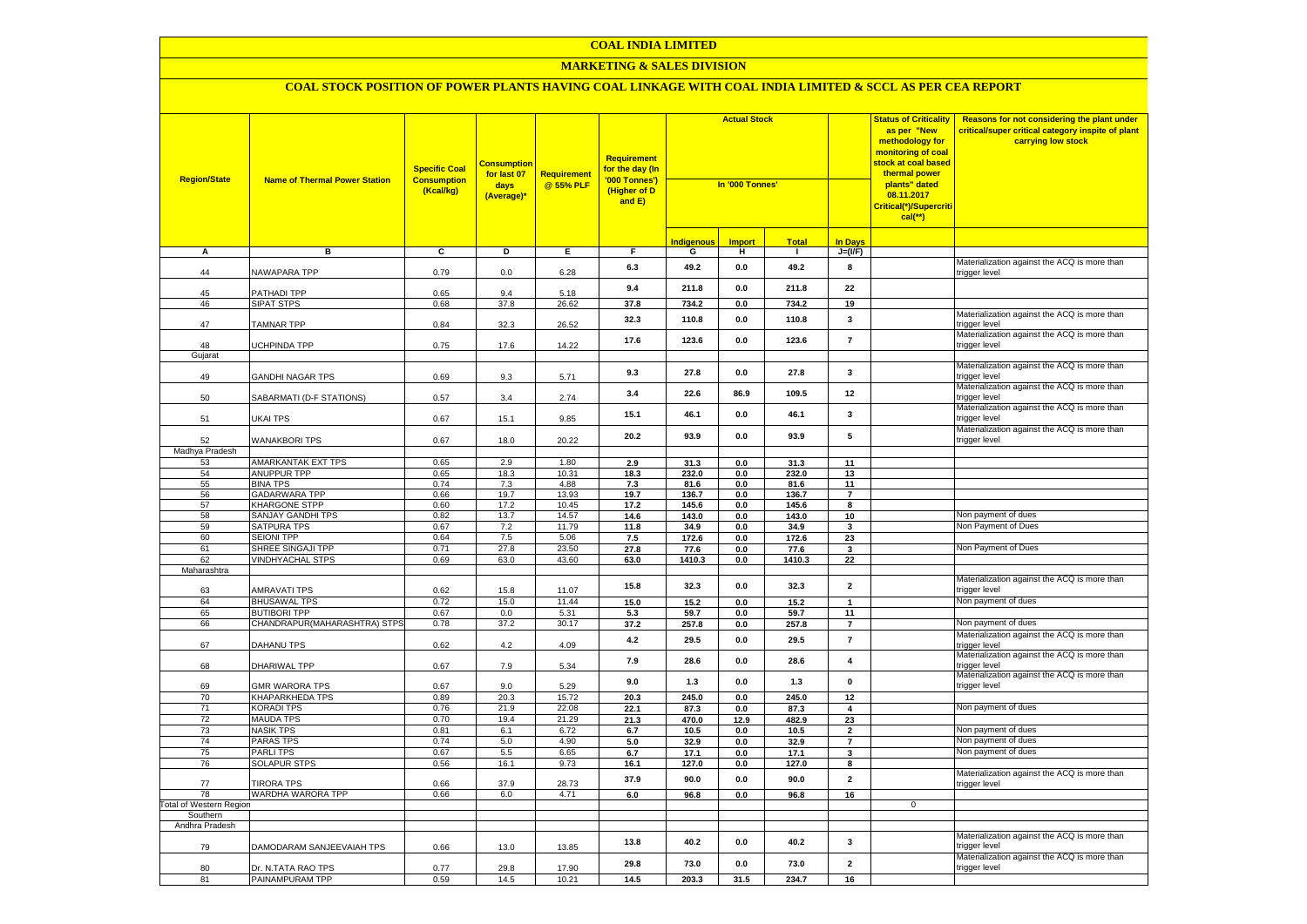#### **MARKETING & SALES DIVISION**

| <b>Region/State</b>             | <b>Name of Thermal Power Station</b>        | <b>Specific Coal</b><br><b>Consumption</b><br>(Kcal/kg) | <b>Consumption</b><br>for last 07<br>days<br>(Average)* | Requirement<br>@ 55% PLF | <b>Requirement</b><br>for the day (In<br>'000 Tonnes')<br>(Higher of D<br>and E) | <b>Actual Stock</b><br>In '000 Tonnes' |               | <b>Status of Criticality</b><br>as per "New<br>methodology for<br>monitoring of coal<br><mark>stock at coal based</mark><br>thermal power<br>plants" dated<br>08.11.2017<br>Critical(*)/Supercriti |                         | Reasons for not considering the plant under<br>critical/super critical category inspite of plant<br>carrying low stock |                                                               |
|---------------------------------|---------------------------------------------|---------------------------------------------------------|---------------------------------------------------------|--------------------------|----------------------------------------------------------------------------------|----------------------------------------|---------------|----------------------------------------------------------------------------------------------------------------------------------------------------------------------------------------------------|-------------------------|------------------------------------------------------------------------------------------------------------------------|---------------------------------------------------------------|
|                                 |                                             |                                                         |                                                         |                          |                                                                                  | <b>Indigenous</b>                      | <b>Import</b> | <b>Total</b>                                                                                                                                                                                       | <b>In Days</b>          |                                                                                                                        |                                                               |
| A                               | в                                           | C                                                       | D                                                       | Е.                       | F.                                                                               | G                                      | н             | $\mathbf{I}$                                                                                                                                                                                       | $J=(VF)$                |                                                                                                                        |                                                               |
| 82                              | RAYALASEEMA TPS                             | 0.76                                                    | 19.1                                                    | 16.60                    | 19.1                                                                             | 43.0                                   | 0.0           | 43.0                                                                                                                                                                                               | $\overline{2}$          |                                                                                                                        | Materialization against the ACQ is more than<br>trigger level |
| 83                              | <b>SIMHADRI</b>                             | 0.78                                                    | 31.6                                                    | 20.54                    | 31.6                                                                             | 332.5                                  | 0.0           | 332.5                                                                                                                                                                                              | 11                      |                                                                                                                        |                                                               |
| 84                              | <b>SGPL TPP</b>                             | 0.53                                                    | 12.8                                                    | 9.26                     | 12.8                                                                             | 65.2                                   | 90.5          | 155.7                                                                                                                                                                                              | 12                      |                                                                                                                        |                                                               |
| 85                              | VIZAG TPP                                   | 0.67                                                    | 0.0                                                     | 9.20                     | 9.2                                                                              | 1.6                                    | 0.0           | 1.6                                                                                                                                                                                                | $\mathbf 0$             |                                                                                                                        |                                                               |
| Karnataka                       |                                             |                                                         |                                                         |                          |                                                                                  |                                        |               |                                                                                                                                                                                                    |                         |                                                                                                                        |                                                               |
| 86                              | <b>BELLARY TPS</b>                          | 0.63                                                    | 12.3                                                    | 14.23                    | 14.2                                                                             | 43.5                                   | 0.0           | 43.5                                                                                                                                                                                               | $\mathbf{3}$            |                                                                                                                        | Materialization against the ACQ is more than<br>rigger level  |
| 87                              | KUDGI STPP                                  | 0.63                                                    | 18.3                                                    | 19.90                    | 19.9                                                                             | 133.1                                  | 0.0           | 133.1                                                                                                                                                                                              | $\overline{7}$          |                                                                                                                        | Materialization against the ACQ is more than<br>trigger level |
| 88                              | RAICHUR TPS                                 | 0.66                                                    | 17.8                                                    | 14.98                    | 17.8                                                                             | 28.6                                   | 0.0           | 28.6                                                                                                                                                                                               | $\overline{2}$          |                                                                                                                        | Materialization against the ACQ is more than<br>trigger level |
| 89                              | YERMARUS TPP                                | 0.62                                                    | 11.1                                                    | 13.09                    | 13.1                                                                             | 8.8                                    | 0.0           | 8.8                                                                                                                                                                                                | $\mathbf{1}$            |                                                                                                                        | Materialization against the ACQ is more than<br>trigger level |
| Tamil Nadu                      |                                             |                                                         |                                                         |                          |                                                                                  |                                        |               |                                                                                                                                                                                                    |                         |                                                                                                                        | Materialization against the ACQ is more than                  |
| 90                              | METTUR TPS                                  | 0.81                                                    | 15.3                                                    | 8.98                     | 15.3                                                                             | 36.5                                   | 0.0           | 36.5                                                                                                                                                                                               | $\overline{\mathbf{2}}$ |                                                                                                                        | trigger level                                                 |
| 91                              | METTUR TPS - II                             | 0.78                                                    | $0.5\,$                                                 | 6.16                     | 6.2                                                                              | 61.5                                   | 0.0           | 61.5                                                                                                                                                                                               | 10                      |                                                                                                                        | Materialization against the ACQ is more than<br>rigger level  |
| 92                              | NORTH CHENNAI TPS                           | 0.82                                                    | 28.7                                                    | 19.78                    | 28.7                                                                             | 124.2                                  | 0.0           | 124.2                                                                                                                                                                                              | $\overline{\mathbf{4}}$ |                                                                                                                        | Materialization against the ACQ is more than<br>rigger level  |
| 93                              | TUTICORIN TPS                               | 0.96                                                    | 15.5                                                    | 13.31                    | 15.5                                                                             | 21.5                                   | 0.0           | 21.5                                                                                                                                                                                               | $\mathbf{1}$            |                                                                                                                        | Materialization against the ACQ is more than<br>rigger level  |
| 94                              | VALLUR TPP                                  | 0.72                                                    | 19.6                                                    | 14.26                    | 19.6                                                                             | 150.2                                  | 0.0           | 150.2                                                                                                                                                                                              | 8                       |                                                                                                                        | Materialization against the ACQ is more than<br>rigger level  |
| Telangana                       |                                             |                                                         |                                                         |                          |                                                                                  |                                        |               |                                                                                                                                                                                                    |                         |                                                                                                                        |                                                               |
| 95                              | <b>BHADRADRI TPP</b>                        | 0.69                                                    | 14.2                                                    | 9.83                     | 14.2                                                                             | 117.7                                  | 0.0           | 117.7                                                                                                                                                                                              | 8                       |                                                                                                                        |                                                               |
| 96                              | <b>KAKATIYA TPS</b>                         | 0.57                                                    | 14.3                                                    | 8.33                     | 14.3                                                                             | 172.6                                  | 0.0           | 172.6                                                                                                                                                                                              | 12                      |                                                                                                                        |                                                               |
| 97<br>98                        | <b>KOTHAGUDEM TPS (NEW)</b>                 | 0.64                                                    | 14.6<br>9.3                                             | 8.46<br>5.23             | 14.6                                                                             | 113.9                                  | 0.0<br>0.0    | 113.9                                                                                                                                                                                              | 8                       |                                                                                                                        |                                                               |
| 99                              | KOTHAGUDEM TPS (STAGE-7)<br>RAMAGUNDEM STPS | 0.50<br>0.62                                            | 31.0                                                    | 21.33                    | 9.3<br>31.0                                                                      | 141.4<br>396.8                         | 0.0           | 141.4<br>396.8                                                                                                                                                                                     | 15<br>13                |                                                                                                                        |                                                               |
| 100                             | RAMAGUNDEM-B TPS                            | 0.77                                                    | 0.8                                                     | 0.64                     | 0.8                                                                              | 10.6                                   | 0.0           | 10.6                                                                                                                                                                                               | 13                      |                                                                                                                        |                                                               |
| 101                             | SINGARENI TPP                               | 0.58                                                    | 16.5                                                    | 9.12                     | 16.5                                                                             | 130.5                                  | 0.0           | 130.5                                                                                                                                                                                              | 8                       |                                                                                                                        |                                                               |
| <b>Fotal of Southern Region</b> |                                             |                                                         |                                                         |                          |                                                                                  |                                        |               |                                                                                                                                                                                                    |                         | $\mathsf{O}\xspace$                                                                                                    |                                                               |
| Eastern                         |                                             |                                                         |                                                         |                          |                                                                                  |                                        |               |                                                                                                                                                                                                    |                         |                                                                                                                        |                                                               |
| Bihar                           |                                             |                                                         |                                                         |                          |                                                                                  |                                        |               |                                                                                                                                                                                                    |                         |                                                                                                                        |                                                               |
| 102                             | <b>BARAUNI TPS</b>                          | 0.63                                                    | 4.9                                                     | 5.90                     | 5.9                                                                              | 57.1                                   | 0.0           | 57.1                                                                                                                                                                                               | 10                      |                                                                                                                        | Materialization against the ACQ is more than<br>trigger level |
| 103                             | <b>BARHI</b>                                | 0.67                                                    | $5.0\,$                                                 | 5.84                     | 5.8                                                                              | 135.7                                  | 0.0           | 135.7                                                                                                                                                                                              | 23                      |                                                                                                                        |                                                               |
| 104                             | <b>BARH II</b>                              | 0.67                                                    | 10.0                                                    | 11.67                    | 11.7                                                                             | 271.5                                  | 0.0           | 271.5                                                                                                                                                                                              | 23                      |                                                                                                                        |                                                               |
| 105                             | <b>KAHALGAON TPS</b>                        | 0.80                                                    | 27.6                                                    | 24.62                    | 27.6                                                                             | 130.8                                  | 0.0           | 130.8                                                                                                                                                                                              | $5\phantom{.0}$         |                                                                                                                        | Materialization against the ACQ is more than<br>rigger level  |
| 106                             | <b>MUZAFFARPUR TPS</b>                      | 0.77                                                    | 6.2                                                     | 3.95                     | 6.2                                                                              | 26.6                                   | 0.0           | 26.6                                                                                                                                                                                               | $\overline{\mathbf{4}}$ |                                                                                                                        | Materialization against the ACQ is more than<br>rigger level  |
| 107                             | NABINAGAR STPP                              | 0.58                                                    | 21.8                                                    | 10.14                    | 21.8                                                                             | 339.1                                  | 0.0           | 339.1                                                                                                                                                                                              | 16                      |                                                                                                                        |                                                               |
| 108                             | NABINAGAR TPP                               | 0.69                                                    | 15.2                                                    | 9.06                     | 15.2                                                                             | 126.6                                  | 0.0           | 126.6                                                                                                                                                                                              | 8                       |                                                                                                                        |                                                               |
| Jharkhand<br>109                | BOKARO TPS 'A' EXP                          | 0.57                                                    | 6.2                                                     | 3.78                     | 6.2                                                                              | 100.1                                  | 0.0           | 100.1                                                                                                                                                                                              | 16                      |                                                                                                                        |                                                               |
| 110                             | CHANDRAPURA(DVC) TPS                        | 0.61                                                    | 6.4                                                     | 4.06                     | 6.4                                                                              | 135.5                                  | 0.0           | 135.5                                                                                                                                                                                              | 21                      |                                                                                                                        |                                                               |
| 111                             | JOJOBERA TPS                                | 0.69                                                    | 3.1                                                     | 2.18                     | 3.1                                                                              | 97.7                                   | 0.0           | 97.7                                                                                                                                                                                               | 32                      |                                                                                                                        |                                                               |
| 112                             | KODARMA TPP                                 | 0.62                                                    | 13.8                                                    | 8.23                     | 13.8                                                                             | 112.2                                  | 0.0           | 112.2                                                                                                                                                                                              | 8                       |                                                                                                                        |                                                               |
| 113                             | <b>MAHADEV PRASAD STPP</b>                  | 0.70                                                    | 8.3                                                     | 5.01                     | 8.3                                                                              | 19.0                                   | 0.0           | 19.0                                                                                                                                                                                               | $\overline{2}$          |                                                                                                                        | Materialization against the ACQ is more than<br>rigger level  |
| 114                             | MAITHON RB TPP                              | 0.64                                                    | 6.4                                                     | 8.89                     | 8.9                                                                              | 188.9                                  | 0.0           | 188.9                                                                                                                                                                                              | 21                      |                                                                                                                        |                                                               |
| 115                             | TENUGHAT TPS                                | 0.75                                                    | 5.5                                                     | 4.16                     | 5.5                                                                              | 42.8                                   | 0.0           | 42.8                                                                                                                                                                                               | 8                       |                                                                                                                        | Materialization against the ACQ is more than<br>trigger level |
| Odisha                          |                                             |                                                         |                                                         |                          |                                                                                  |                                        |               |                                                                                                                                                                                                    |                         |                                                                                                                        |                                                               |
| 116                             | <b>DARLIPALI STPS</b>                       | 0.71                                                    | 27.6                                                    | 14.95                    | 27.6                                                                             | 471.6                                  | 0.0           | 471.6                                                                                                                                                                                              | 17                      |                                                                                                                        |                                                               |
| 117                             | <b>DERANG TPP</b>                           | 0.70                                                    | 17.4                                                    | 11.10                    | 17.4                                                                             | 1099.1                                 | 0.0           | 1099.1                                                                                                                                                                                             | 63                      |                                                                                                                        |                                                               |
| 118                             | <b>IB VALLEY TPS</b>                        | 0.83                                                    | 26.5                                                    | 19.16                    | 26.5                                                                             | 358.7                                  | 0.0           | 358.7                                                                                                                                                                                              | 14                      |                                                                                                                        |                                                               |